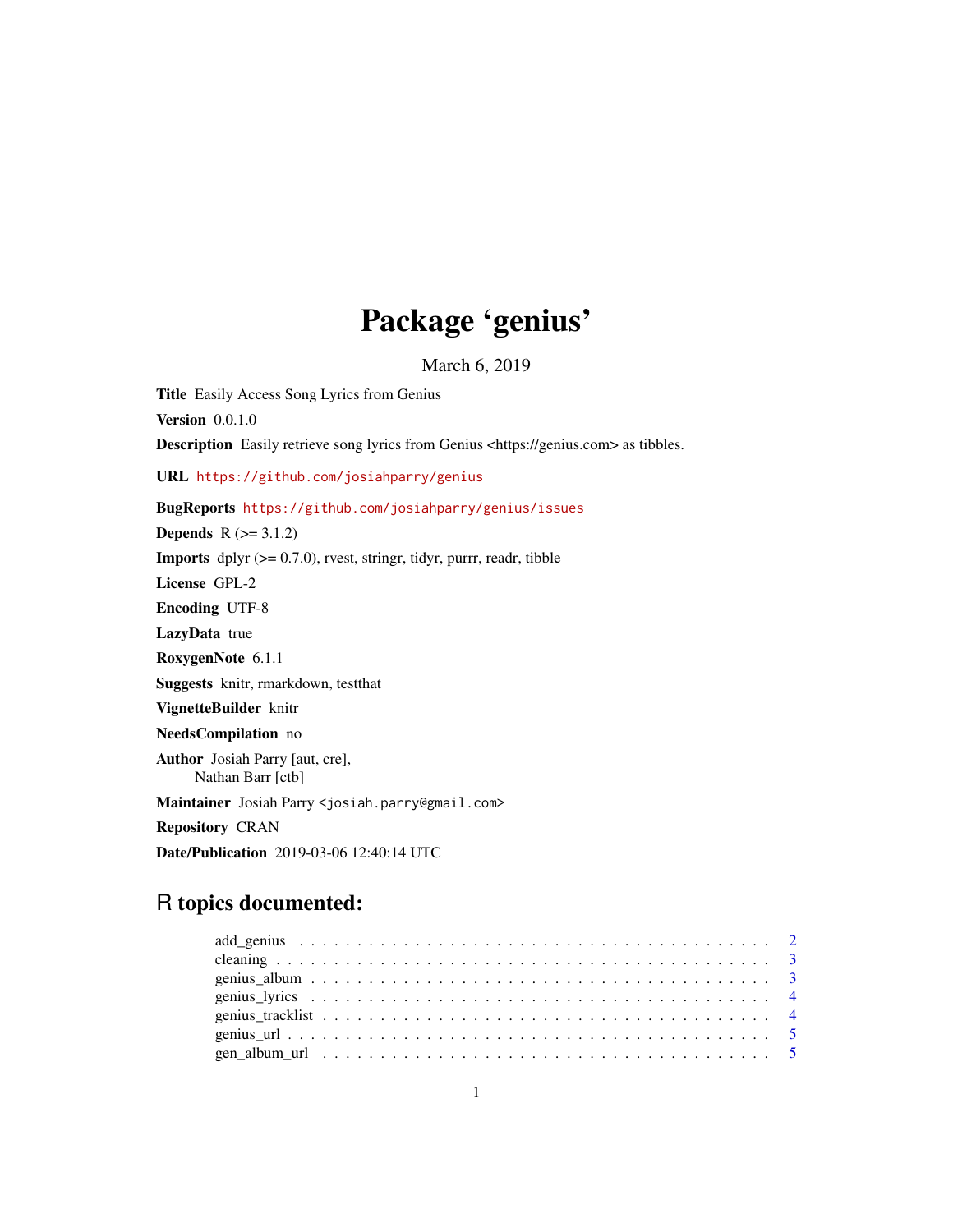# <span id="page-1-0"></span>2 add\_genius and add\_genius and add\_genius add\_genius and add\_genius and add\_genius and add\_genius and  $\alpha$

| Index |  |  |  |  |  |  |  |  |  |  |  |  |  |  |  |  |  |
|-------|--|--|--|--|--|--|--|--|--|--|--|--|--|--|--|--|--|
|       |  |  |  |  |  |  |  |  |  |  |  |  |  |  |  |  |  |
|       |  |  |  |  |  |  |  |  |  |  |  |  |  |  |  |  |  |
|       |  |  |  |  |  |  |  |  |  |  |  |  |  |  |  |  |  |
|       |  |  |  |  |  |  |  |  |  |  |  |  |  |  |  |  |  |

add\_genius *Add lyrics to a data frame*

# Description

This function is to be used to build on a data frame with artist and album/track information. Ideal via the spotifyr package.

#### Usage

```
add_genius(data, artist, type_group, type = "album")
```
## Arguments

| data       | This is a dataframe with one column for the artist name, and the other column<br>being either the track title or the album title.                                            |
|------------|------------------------------------------------------------------------------------------------------------------------------------------------------------------------------|
| artist     | This is the column which has artist title information                                                                                                                        |
| type_group | This is the column that has either album titles or track titles.                                                                                                             |
| type       | This is a single value character string of either "album" or "lyrics". This<br>tells the function what kind of lyrics to pull. This needs to be in line with<br>'type_group' |

### Examples

```
artist_albums <- tribble(
~artist, ~album,
 "J. Cole", "KOD",
 "Sampha", "Process"
)
artist_albums %>%
add_genius(artist, album)
artist_songs <- tribble(
~artist, ~track,
 "J. Cole", "Motiv8",
 "Andrew Bird", "Anonanimal"
\mathcal{L}artist_songs %>%
```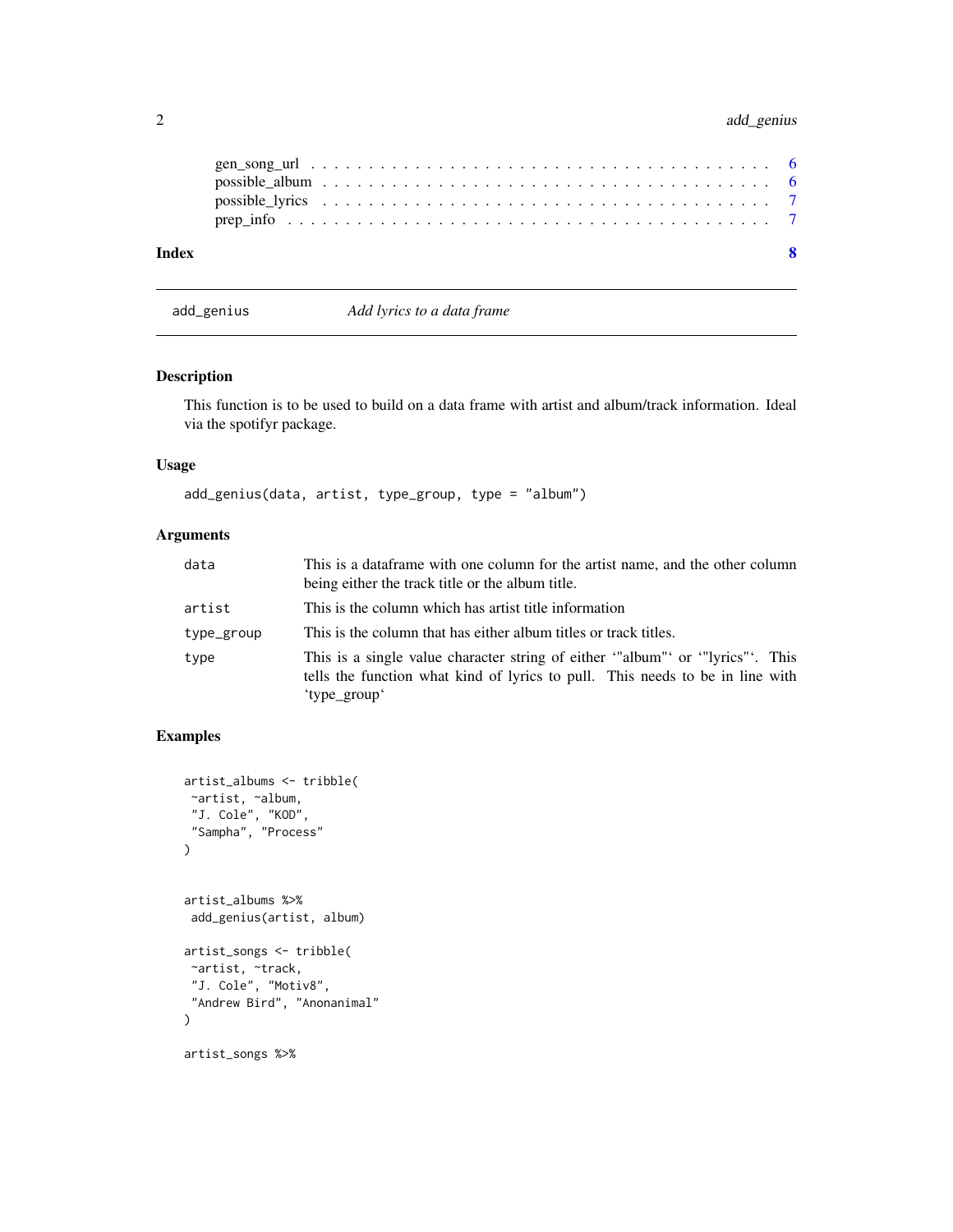#### <span id="page-2-0"></span>cleaning 3

```
add_genius(artist, track, type = "lyrics")
```

| cleaning | Function which produces a vector to be used in string cleaning from    |
|----------|------------------------------------------------------------------------|
|          | scraping there are a lot of hard coded values in here and will need to |
|          | be adapted for the weird nuances.                                      |

#### Description

Function which produces a vector to be used in string cleaning from scraping there are a lot of hard coded values in here and will need to be adapted for the weird nuances.

# Usage

cleaning()

genius\_album *Retrieve song lyrics for an album*

#### Description

Obtain the lyrics to an album in a tidy format.

#### Usage

```
genius_album(artist = NULL, album = NULL, info = "simple")
```
#### Arguments

| artist | The quoted name of the artist. Spelling matters, capitalization does not.                                                                                                                 |
|--------|-------------------------------------------------------------------------------------------------------------------------------------------------------------------------------------------|
| album  | The quoted name of the album Spelling matters, capitalization does not.                                                                                                                   |
| info   | Return extra information about each song. Default "simple" returns 'title',<br>'track n', and 'text'. Set 'info = "artist"' for artist and track title. See args to<br>'genius_lyrics()'. |

### Examples

```
## Not run:
genius_album(artist = "Petal", album = "Comfort EP")
genius_album(artist = "Fit For A King", album = "Deathgrip")
```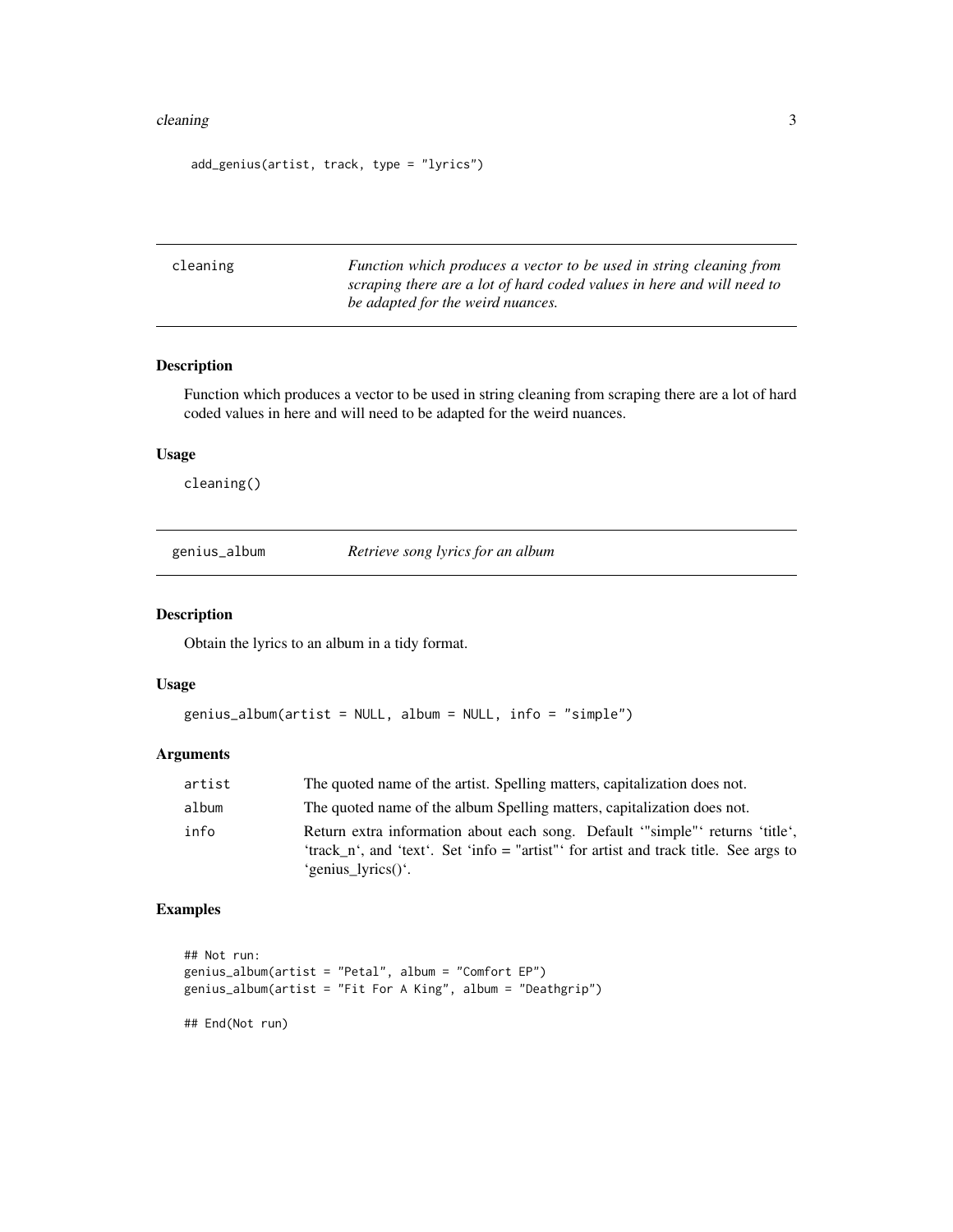<span id="page-3-0"></span>

#### Description

Retrieve the lyrics of a song with supplied artist and song name.

#### Usage

```
genius_lyrics(artist = NULL, song = NULL, info = "title")
```
#### Arguments

| artist | The quoted name of the artist. Spelling matters, capitalization does not.           |
|--------|-------------------------------------------------------------------------------------|
| song   | The quoted name of the song. Spelling matters, capitalization does not.             |
| info   | Default "title", returns the track title. Set to "simple" for only lyrics, "artist" |
|        | for the lyrics and artist, "features" for song element and the artist of that ele-  |
|        | ment, "all" to return artist, track, line, lyric, element, and element artist.      |

#### Examples

```
genius_lyrics(artist = "Margaret Glaspy", song = "Memory Street")
genius_lyrics(artist = "Kendrick Lamar", song = "Money Trees")
genius_lyrics("JMSN", "Drinkin'")
```
genius\_tracklist *Create a tracklist of an album*

#### Description

Creates a 'tibble' containing all track titles for a given artist and album. This function is used internally in 'genius\_album()'.

#### Usage

```
genius_tracklist(artist = NULL, album = NULL)
```
#### Arguments

| artist | The quoted name of the artist. Spelling matters, capitalization does not. |
|--------|---------------------------------------------------------------------------|
| album  | The quoted name of the album Spelling matters, capitalization does not.   |

## Examples

genius\_tracklist(artist = "Andrew Bird", album = "Noble Beast")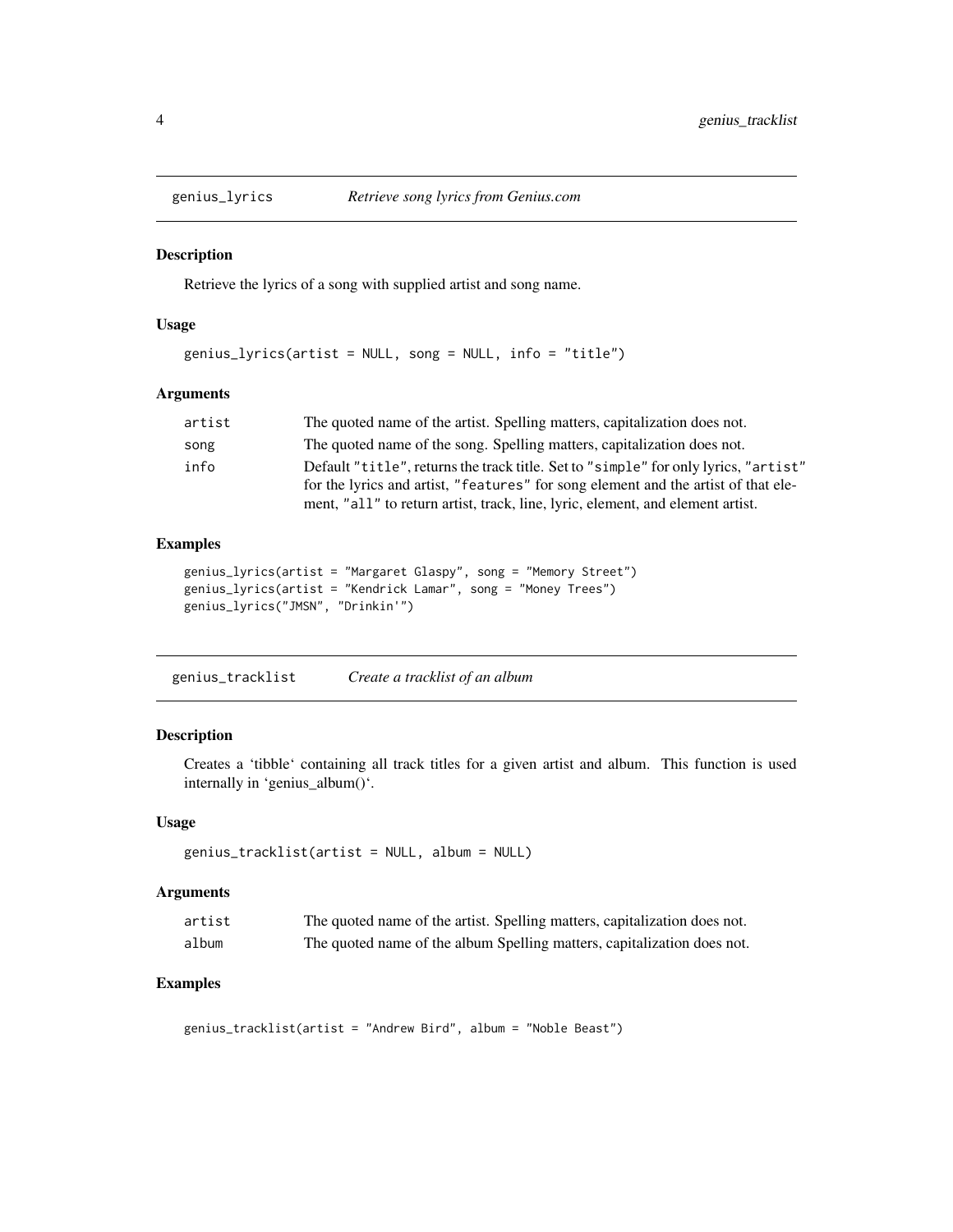<span id="page-4-0"></span>

#### Description

This function is used inside of the 'genius\_lyrics()' function. Given a url to a song on Genius, this function returns a tibble where each row is one line. Pair this function with 'gen\_song\_url()' for easier access to song lyrics.

#### Usage

genius\_url(url, info = "title")

#### Arguments

| url  | The url of song lyrics on Genius                                                    |
|------|-------------------------------------------------------------------------------------|
| info | Default "title", returns the track title. Set to "simple" for only lyrics, "artist" |
|      | for the lyrics and artist, "features" for song element and the artist of that ele-  |
|      | ment, "all" to return artist, track, line, lyric, element, and element artist.      |

#### Examples

```
url <- gen_song_url(artist = "Kendrick Lamar", song = "HUMBLE")
genius_url(url)
```

```
genius_url("https://genius.com/Head-north-in-the-water-lyrics", info = "all")
```
gen\_album\_url *Create Genius Album url*

#### Description

Creates a string containing the url to an album tracklist on Genius.com. The function is used internally to 'genius\_tracklist()'.

#### Usage

```
gen_album_url(artist = NULL, album = NULL)
```
#### Arguments

| artist | The quoted name of the artist. Spelling matters, capitalization does not. |
|--------|---------------------------------------------------------------------------|
| album  | The quoted name of the album Spelling matters, capitalization does not.   |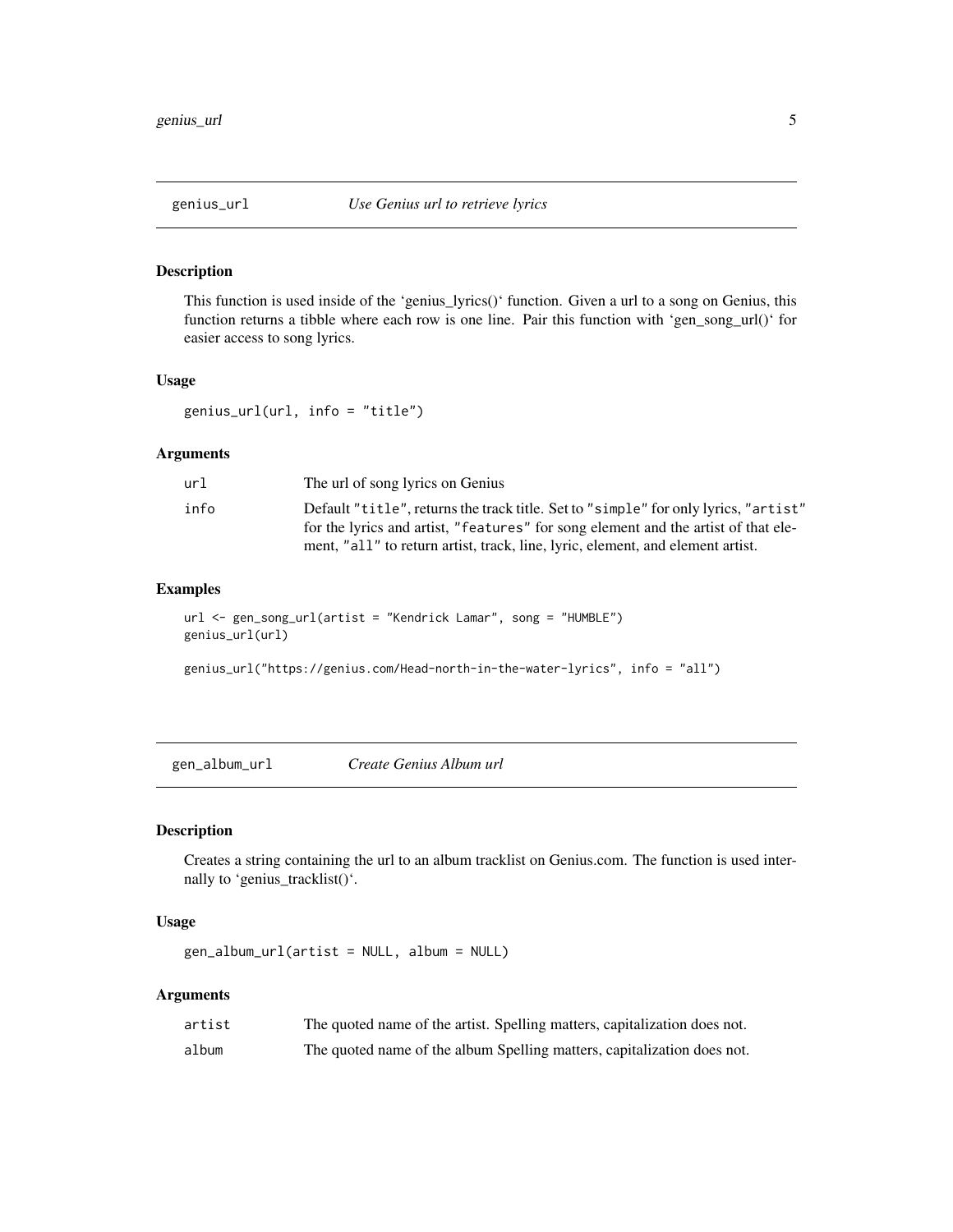#### <span id="page-5-0"></span>Examples

```
gen_album_url(artist = "Pinegrove", album = "Cardinal")
```
gen\_song\_url *Create Genius url*

#### Description

Generates the url for a song given an artist and a song title. This function is used internally within the 'genius\_lyrics()' function.

#### Usage

gen\_song\_url(artist = NULL, song = NULL)

#### Arguments

| artist | The quoted name of the artist. Spelling matters, capitalization does not. |  |  |
|--------|---------------------------------------------------------------------------|--|--|
| song   | The quoted name of the song. Spelling matters, capitalization does not.   |  |  |

#### Examples

gen\_song\_url(artist = "Kendrick Lamar", song = "HUMBLE") gen\_song\_url("Margaret glaspy", "Memory Street")

possible\_album *Form of genius\_album that can handle errors*

#### Description

Form of genius\_album that can handle errors

#### Usage

possible\_album(...)

#### Arguments

... arguments that would be passed to 'genius\_album()'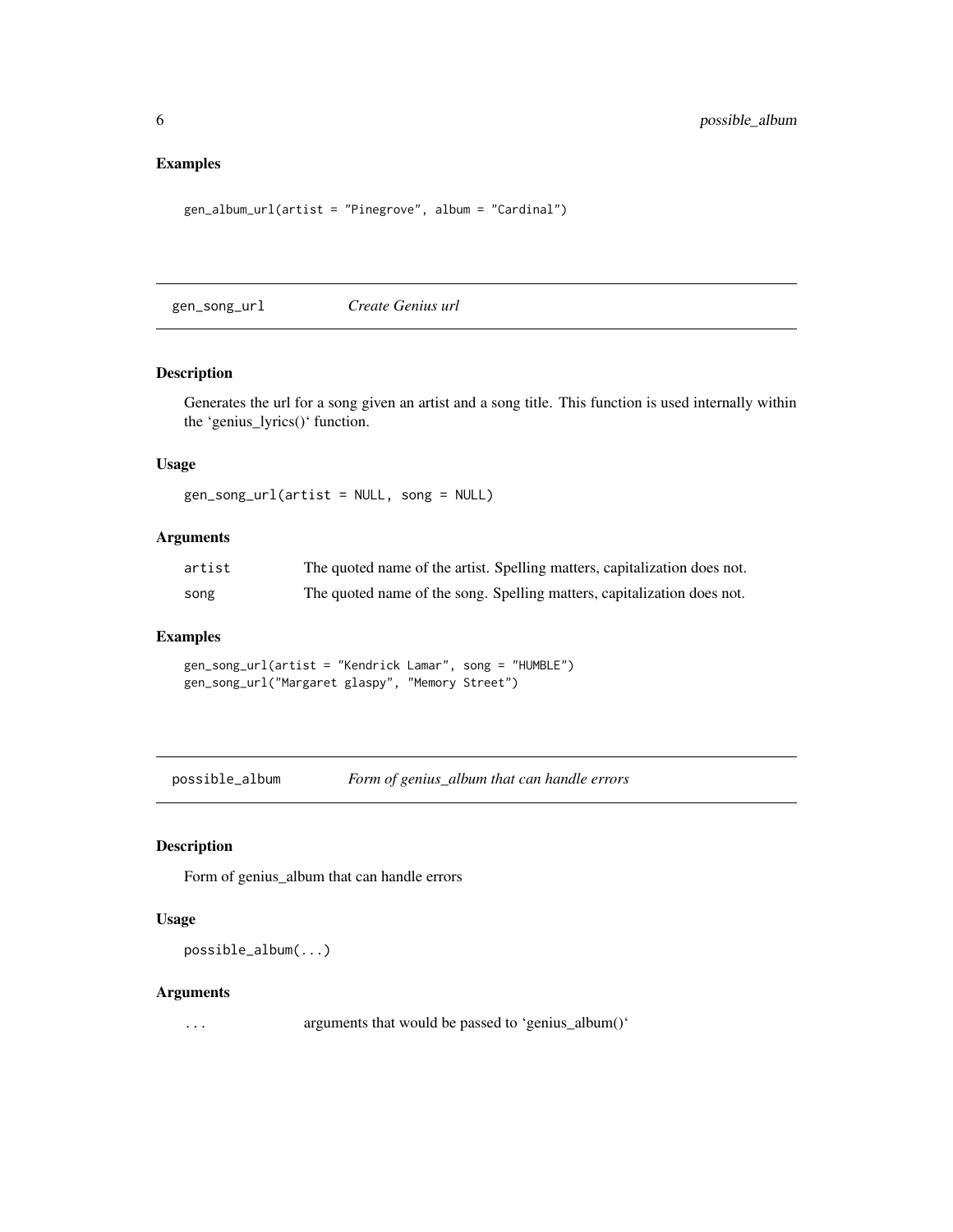<span id="page-6-0"></span>possible\_lyrics *Form of genius\_lyrics that can handle errors*

#### Description

Form of genius\_lyrics that can handle errors

#### Usage

```
possible_lyrics(...)
```
#### Arguments

... arguments that would be passed to 'genius\_lyrics()'

| prep_info |  |  |
|-----------|--|--|
|           |  |  |

prep\_info *Prepares input strings for 'gen\_song\_url()'*

# Description

Applies a number of regular expressions to prepare the input to match Genius url format

#### Usage

```
prep_info(input)
```
#### Arguments

input Either artist, song, or album, function input.